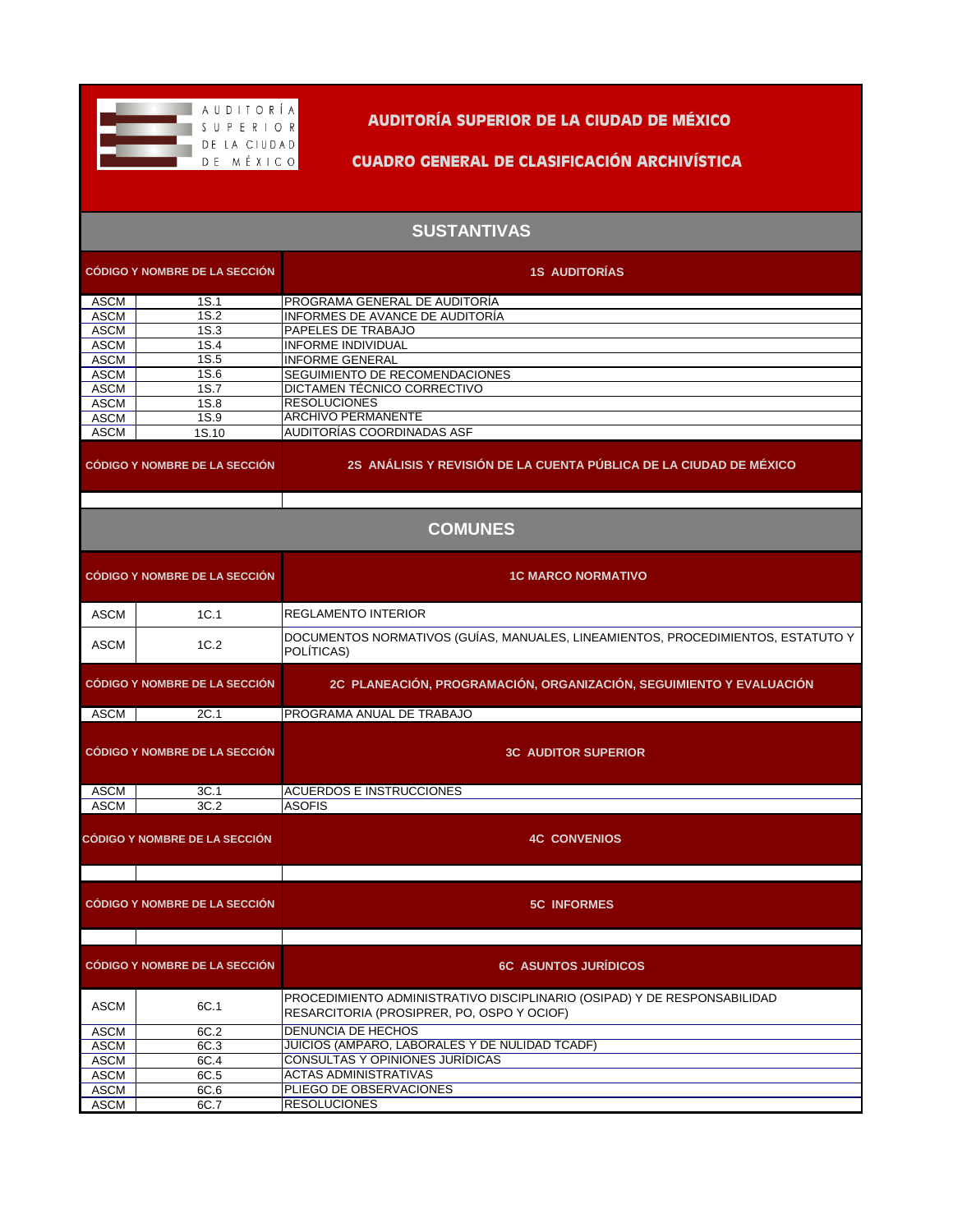| <b>CÓDIGO Y NOMBRE DE LA SECCIÓN</b>                                                                                                                                                                                                     |                                      | <b>7C RECURSOS HUMANOS</b>                                                                                                            |  |  |
|------------------------------------------------------------------------------------------------------------------------------------------------------------------------------------------------------------------------------------------|--------------------------------------|---------------------------------------------------------------------------------------------------------------------------------------|--|--|
| ESTA SECCIÓN  FORMA PARTE DEL SISTEMA DE DATOS PERSONALES DENOMINADO "SISTEMA DE RECURSOS HUMANOS DE LA AUDITORÍA SUPERIOR DE LA<br><b>CIUDAD DE MÉXICO"</b>                                                                             |                                      |                                                                                                                                       |  |  |
| ASCM                                                                                                                                                                                                                                     | 7C.1                                 | RECLUTAMIENTO Y SELECCION DE PERSONAL                                                                                                 |  |  |
| <b>ASCM</b>                                                                                                                                                                                                                              | 7C.2                                 | EXPEDIENTE UNICO DE PERSONAL                                                                                                          |  |  |
| <b>ASCM</b>                                                                                                                                                                                                                              | 7C.3                                 | <b>NÓMINA</b>                                                                                                                         |  |  |
| <b>ASCM</b>                                                                                                                                                                                                                              | 7C.4                                 | <b>PRESTACIONES</b>                                                                                                                   |  |  |
| <b>ASCM</b>                                                                                                                                                                                                                              | 7C.5                                 | <b>CUMPLIMIENTO DE OBLIGACIONES FISCALES</b>                                                                                          |  |  |
| <b>ASCM</b>                                                                                                                                                                                                                              | 7C.6                                 | <b>CONTROL DE ASISTENCIA</b>                                                                                                          |  |  |
| <b>ASCM</b>                                                                                                                                                                                                                              | 7C.7                                 | SERVICIOS AL PERSONAL                                                                                                                 |  |  |
| <b>ASCM</b><br><b>ASCM</b>                                                                                                                                                                                                               | 7C.8<br>7C.9                         | <b>CAPACITACIÓN</b><br>SERVICIO SOCIAL Y PRÁCTICAS PROFESIONALES                                                                      |  |  |
|                                                                                                                                                                                                                                          | <b>CODIGO Y NOMBRE DE LA SECCIÓN</b> | <b>8C RECURSOS FINANCIEROS</b>                                                                                                        |  |  |
| ESTA SECCIÓN FORMA PARTE DE LOS SISTEMAS DE DATOS PERSONALES DENOMINADOS "SISTEMA DE RECURSOS HUMANOS DE LA AUDITORÍA SUPERIOR DE LA<br>"CIUDAD_DE MÉXICO" Y DEL "SISTEMA DE PROVEEDORES DE LA AUDITORÍA SUPERIOR DE LA CIUDAD DE MÉXICO |                                      |                                                                                                                                       |  |  |
| ASCM                                                                                                                                                                                                                                     | 8C.1                                 | LIBROS CONTABLES                                                                                                                      |  |  |
| ASCM                                                                                                                                                                                                                                     | 8C.2                                 | <b>AFECTACIONES</b>                                                                                                                   |  |  |
| <b>ASCM</b>                                                                                                                                                                                                                              | 8C.3                                 | <b>POLIZAS</b>                                                                                                                        |  |  |
| <b>ASCM</b>                                                                                                                                                                                                                              | 8C.4                                 | <b>BANCOS</b>                                                                                                                         |  |  |
| ASCM                                                                                                                                                                                                                                     | 8C.5                                 | <b>INFORMACIÓN FINANCIERA</b>                                                                                                         |  |  |
| ASCM                                                                                                                                                                                                                                     | 8C.6                                 | INFORMACIÓN PRESUPUESTAL                                                                                                              |  |  |
| ASCM                                                                                                                                                                                                                                     | 8C.7                                 | <b>CONCILIACIONES</b>                                                                                                                 |  |  |
| <b>ASCM</b>                                                                                                                                                                                                                              | 8C.8                                 | CONCILIACIONES DE PAGO DE IMPUESTOS. CUOTAS Y APORTACIÓN                                                                              |  |  |
|                                                                                                                                                                                                                                          | <b>CODIGO Y NOMBRE DE LA SECCIÓN</b> | <b>9C RECURSOS MATERIALES</b>                                                                                                         |  |  |
| <b>MÉXICO</b>                                                                                                                                                                                                                            |                                      | IESTA SECCIÓN FORMA PARTE DEL SISTEMA DE DATOS PERSONALES DENOMINADO "SISTEMA DE PROVEEDORES DE LA AUDITORÍA SUPERIOR DE LA CUIDAD DE |  |  |
| ASCM                                                                                                                                                                                                                                     | 9C.1                                 | <b>CONTRATOS</b>                                                                                                                      |  |  |
| ASCM                                                                                                                                                                                                                                     | 9C.2                                 | <b>LICITACIONES</b>                                                                                                                   |  |  |
| <b>ASCM</b>                                                                                                                                                                                                                              | 9C.3                                 | <b>ORDENES DE COMPRA</b>                                                                                                              |  |  |
| <b>ASCM</b>                                                                                                                                                                                                                              | 9C.4                                 | CONTRATACIÓN DE SERVICIOS                                                                                                             |  |  |
| <b>ASCM</b>                                                                                                                                                                                                                              | 9C.5                                 | CONTROL Y MANEJO DE BIENES MUEBLES Y/O DE CONSUMO                                                                                     |  |  |
|                                                                                                                                                                                                                                          | <b>CODIGO Y NOMBRE DE LA SECCIÓN</b> | <b>10C SERVICIOS GENERALES</b>                                                                                                        |  |  |
| <b>MÉXICO"</b>                                                                                                                                                                                                                           |                                      | ESTA SECCIÓN FORMA PARTE DEL SISTEMA DE DATOS PERSONALES DENOMINADO " SISTEMA DE PROVEEDORES DE LA AUDITORÍA SUPERIOR DE LA CUIDAD DE |  |  |
| <b>ASCM</b>                                                                                                                                                                                                                              | 10C.1                                | SERVICIOS DE TRANSPORTACION                                                                                                           |  |  |
| <b>ASCM</b>                                                                                                                                                                                                                              | 10C.2                                | CONTROL Y SERVICIOS EN INSTALACIONES                                                                                                  |  |  |
|                                                                                                                                                                                                                                          | <b>CÓDIGO Y NOMBRE DE LA SECCIÓN</b> | <b>11C SERVICIOS DE INFORMÁTICA</b>                                                                                                   |  |  |
| ASCM                                                                                                                                                                                                                                     | 11C.1                                | PROGRAMAS Y PROYECTOS DE INFORMATICA                                                                                                  |  |  |
| <b>ASCM</b>                                                                                                                                                                                                                              | 11C.2                                | TECNOLOGÍAS Y SERVICIOS DE INFORMÁTICA                                                                                                |  |  |
| <b>CÓDIGO Y NOMBRE DE LA SECCIÓN</b>                                                                                                                                                                                                     |                                      | <b>12C COMITÉS Y GRUPOS DE TRABAJO</b>                                                                                                |  |  |
| <b>ASCM</b>                                                                                                                                                                                                                              | 12C.1                                | COMITÉ DE TRANSPARENCIA Y ACCESO A LA INFORMACIÓN PUBLICA                                                                             |  |  |
| <b>ASCM</b>                                                                                                                                                                                                                              | 12C.2                                | COMITÉ DE BIENES MUEBLES                                                                                                              |  |  |
| <b>ASCM</b>                                                                                                                                                                                                                              | 12C.3                                | COMITÉ DE SERVICIO PROFESIONAL FISCALIZADOR DE CARRERA                                                                                |  |  |
| ASCM                                                                                                                                                                                                                                     | 12C.4                                | COMITÉ DE ADQUISICIONES, ARRENDAMIENTOS Y PRESTACIÓN DE SERVICIOS                                                                     |  |  |
| <b>ASCM</b>                                                                                                                                                                                                                              | 12C.5                                | GRUPO DE TRABAJO CON UNIDADES ADMINISTRATIVAS                                                                                         |  |  |
| <b>ASCM</b>                                                                                                                                                                                                                              | 12C.6                                | COMITÉ INTERNO DE PROTECCIÓN CIVIL                                                                                                    |  |  |
| <b>ASCM</b>                                                                                                                                                                                                                              | 12C.7                                | COMITÉ DE ADMINISTRACIÓN DEL FONDO DE AHORRO                                                                                          |  |  |
| <b>ASCM</b>                                                                                                                                                                                                                              | 12C.8                                | COMITÉ TÉCNICO INTERNO DE ADMINISTRACIÓN DE DOCUMENTOS                                                                                |  |  |
| <b>ASCM</b>                                                                                                                                                                                                                              | 12C.9                                | COMITÉ DE INTEGRIDAD<br><b>COMISIÓN DE OBSEQUIOS</b>                                                                                  |  |  |
| <b>ASCM</b>                                                                                                                                                                                                                              | 12C.10                               |                                                                                                                                       |  |  |